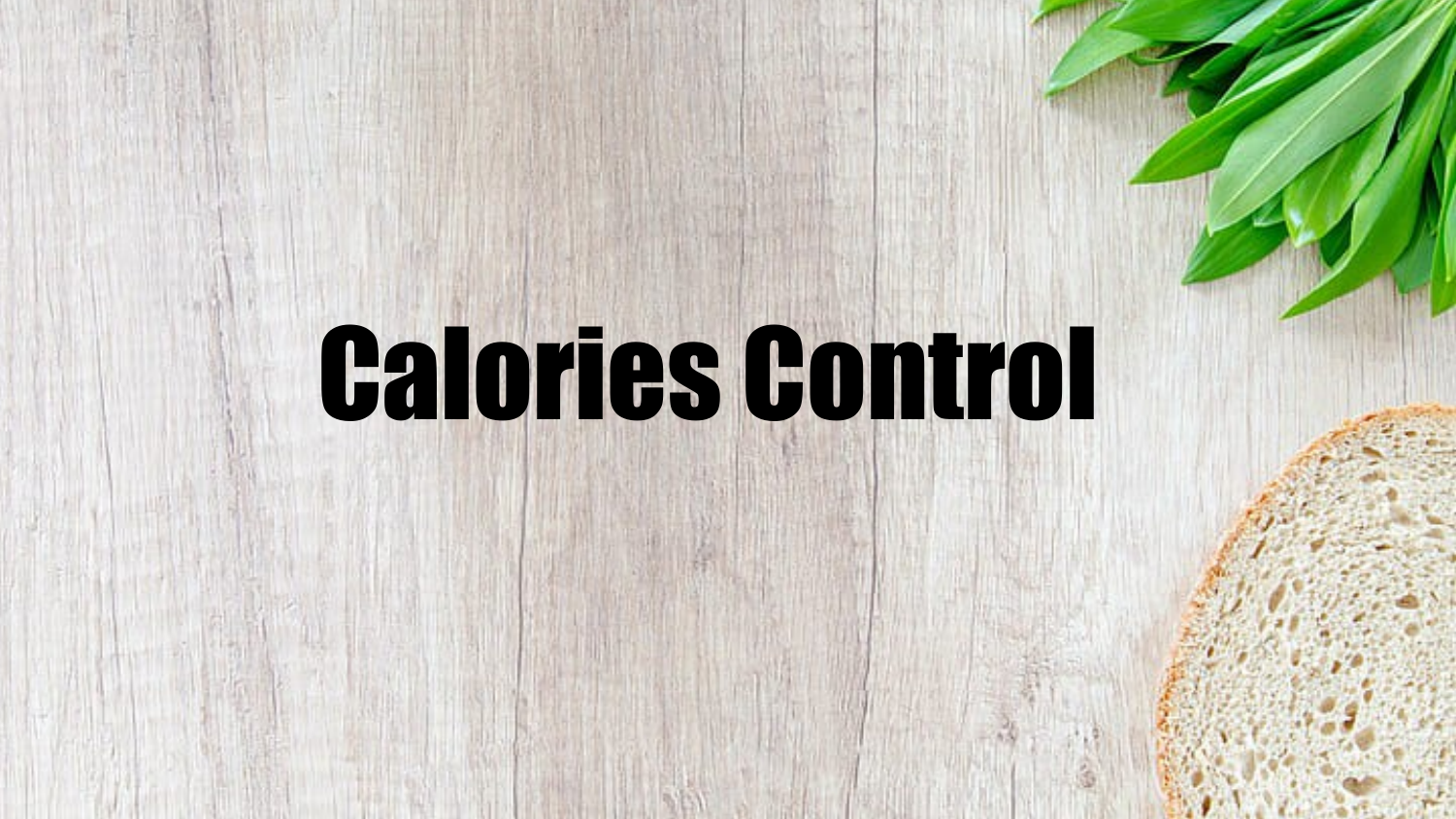Calories control is not always an easy job because most people would do it in the wrong way by counting calories and don't care of nutrition for example. If you understand calories control as having balanced relationship with food, It may lead you to living a healthy and happy life.

In this presentation we will give you few tips on how to control your calories intake without being stressed all the time. :)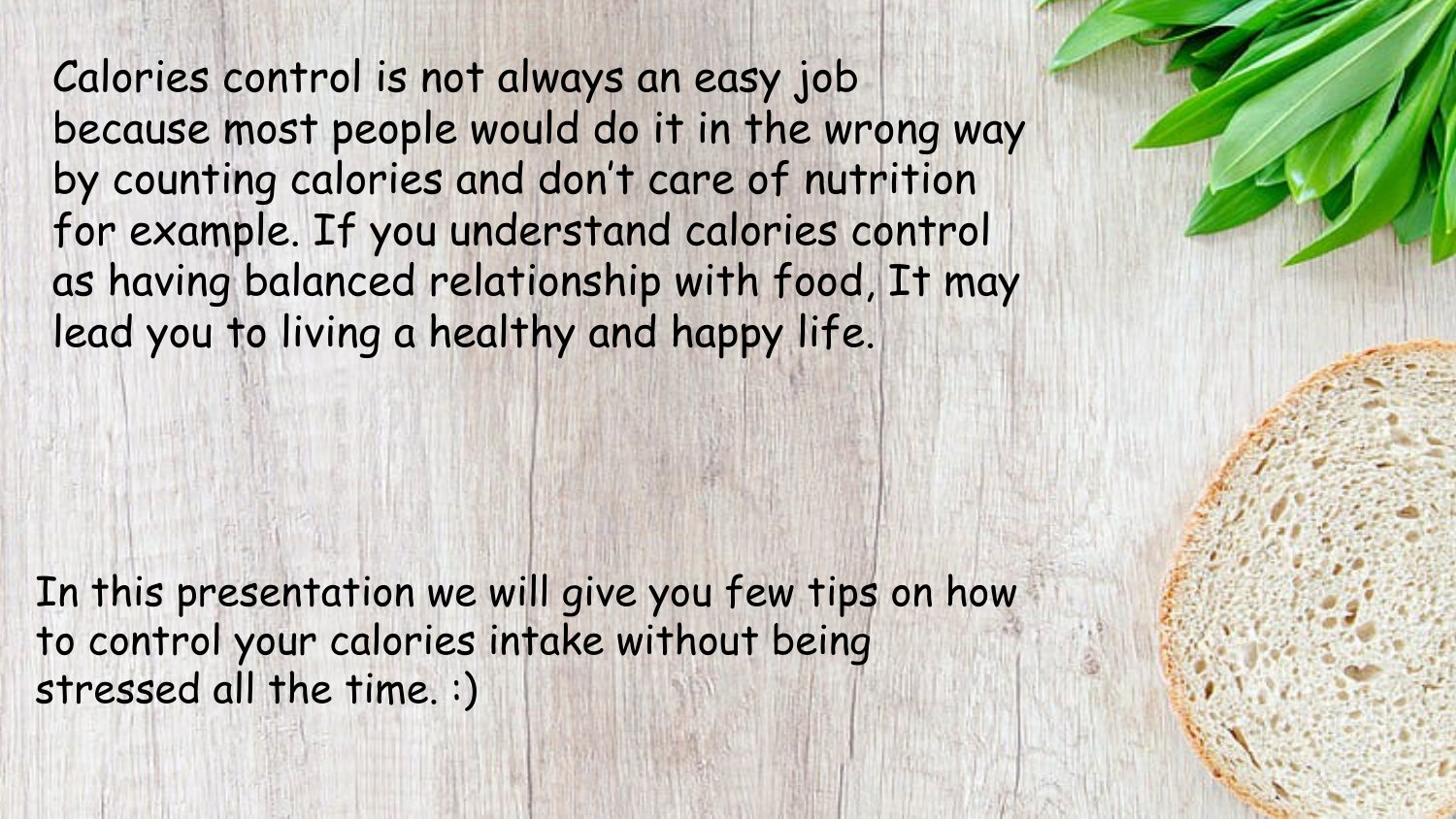# Eat more healthy food

Eating more real food reduces the intake of highly processed foods that provide few nutrients, are packed with empty calories and increase the risk of many health-related diseases.

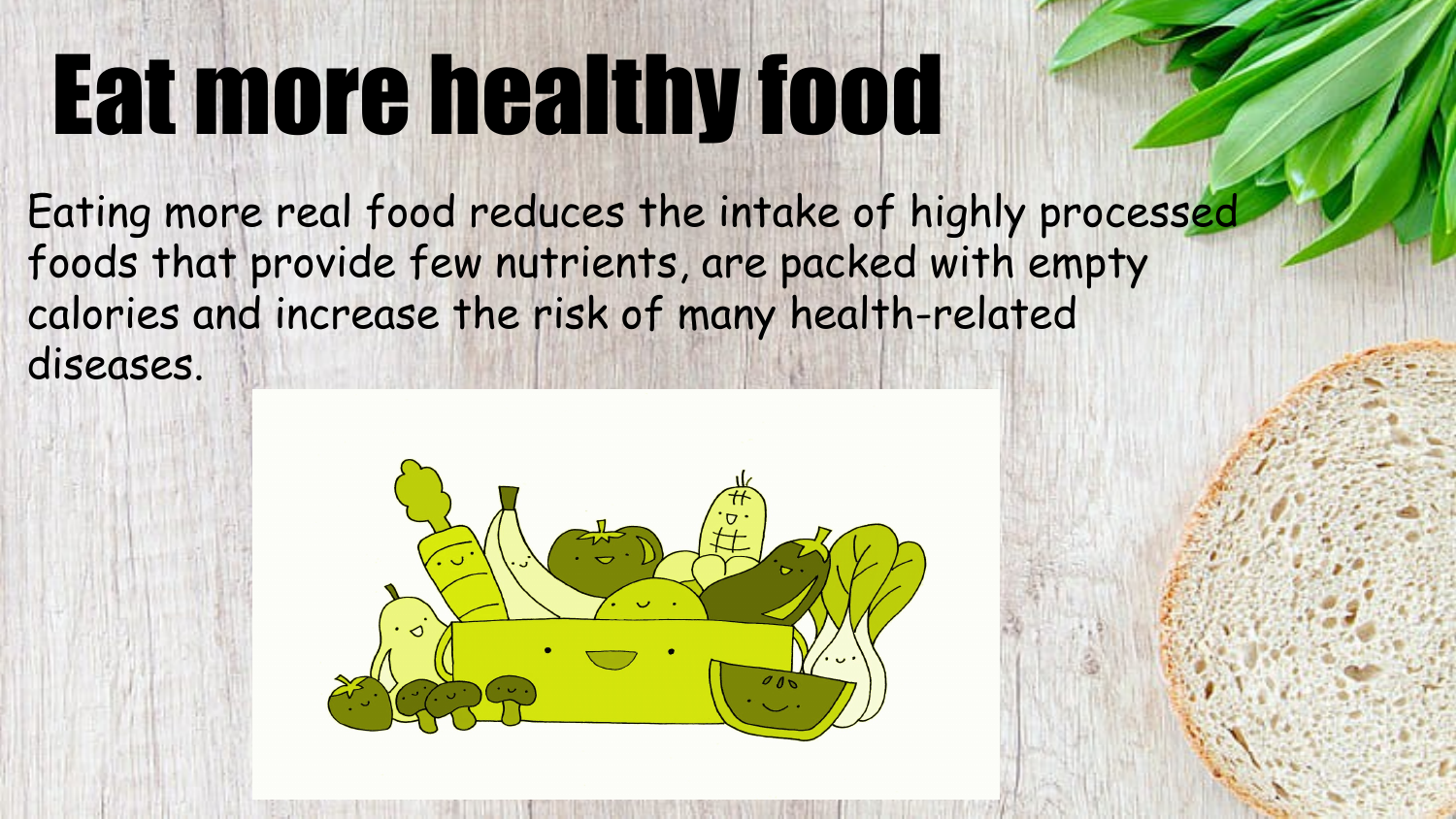### Establish a fitness routine

Exercise can increase metabolism, or how many calories you burn in a day. It can also help you maintain and increase lean body mass, which also helps increase number of calories you burn each day.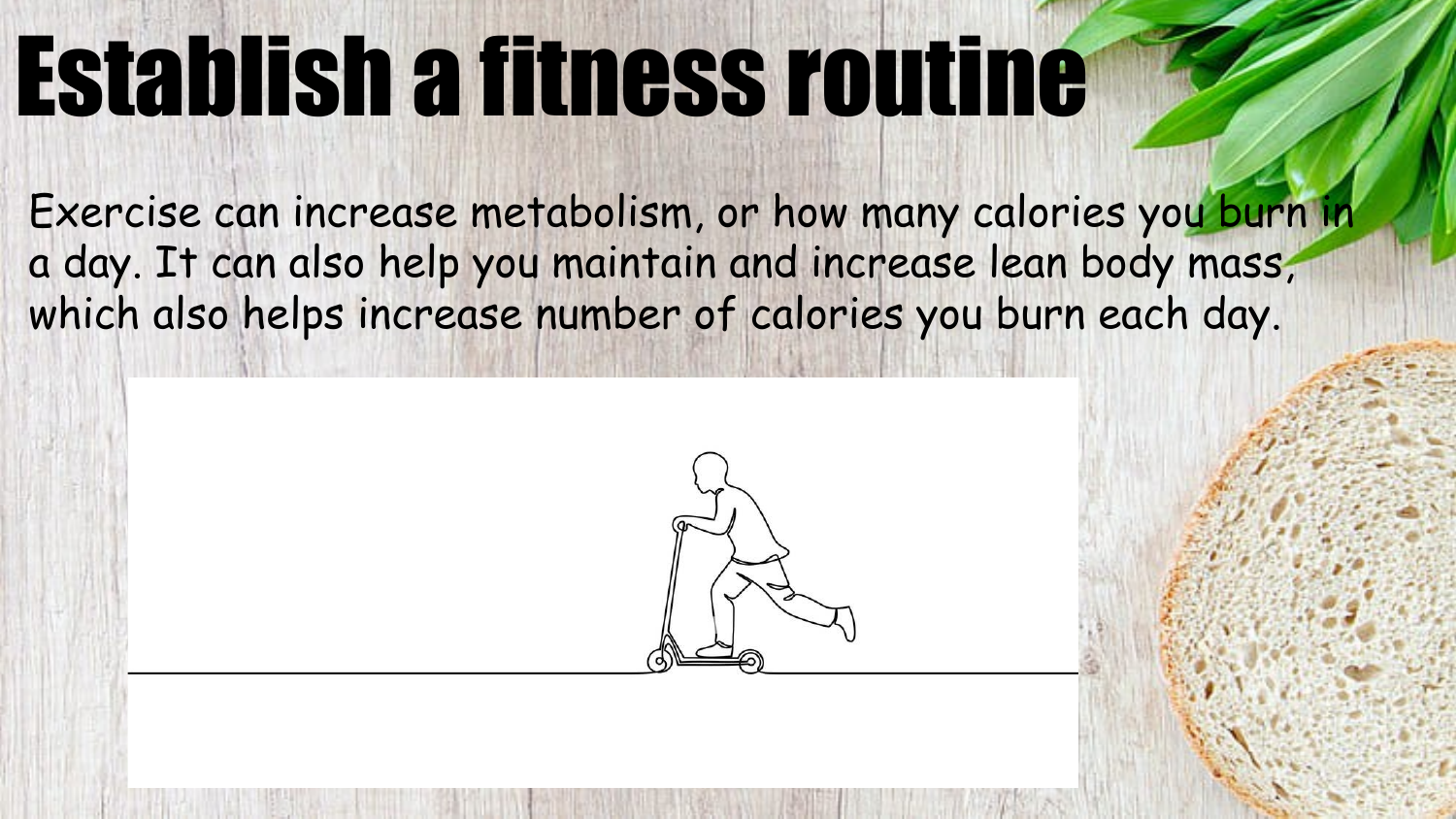#### Control food portion size

That's where portion control comes in. If you're eating more calories than your body needs, your body will take those extra calories and store them as fat. The more extra calories you consumer, the more fat you'll store.



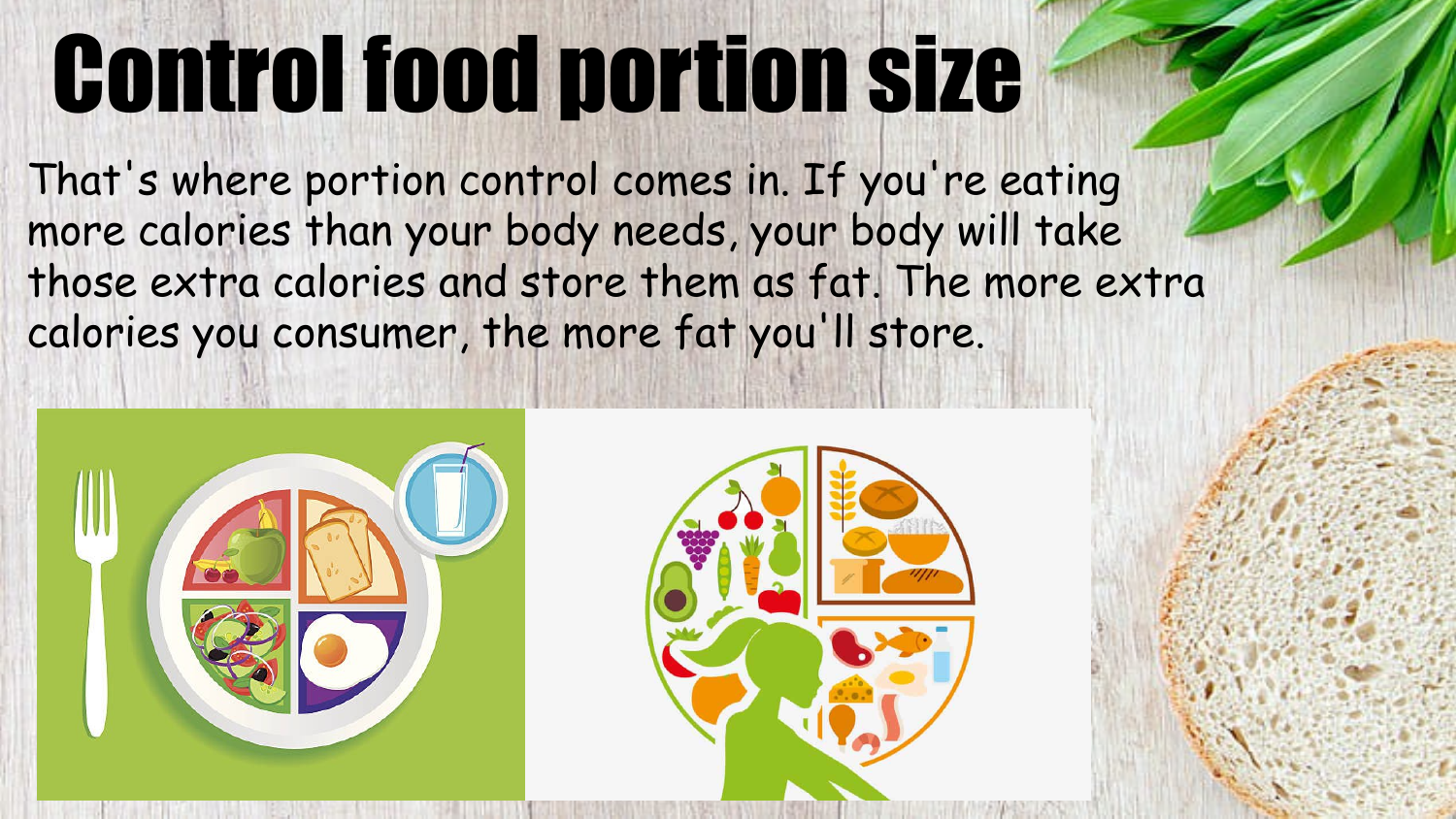## Eat less salt and sugar

The problems that come with consuming too much salt and sugar can really affect your weight and it can bring other issues such as not having your body system working properly.

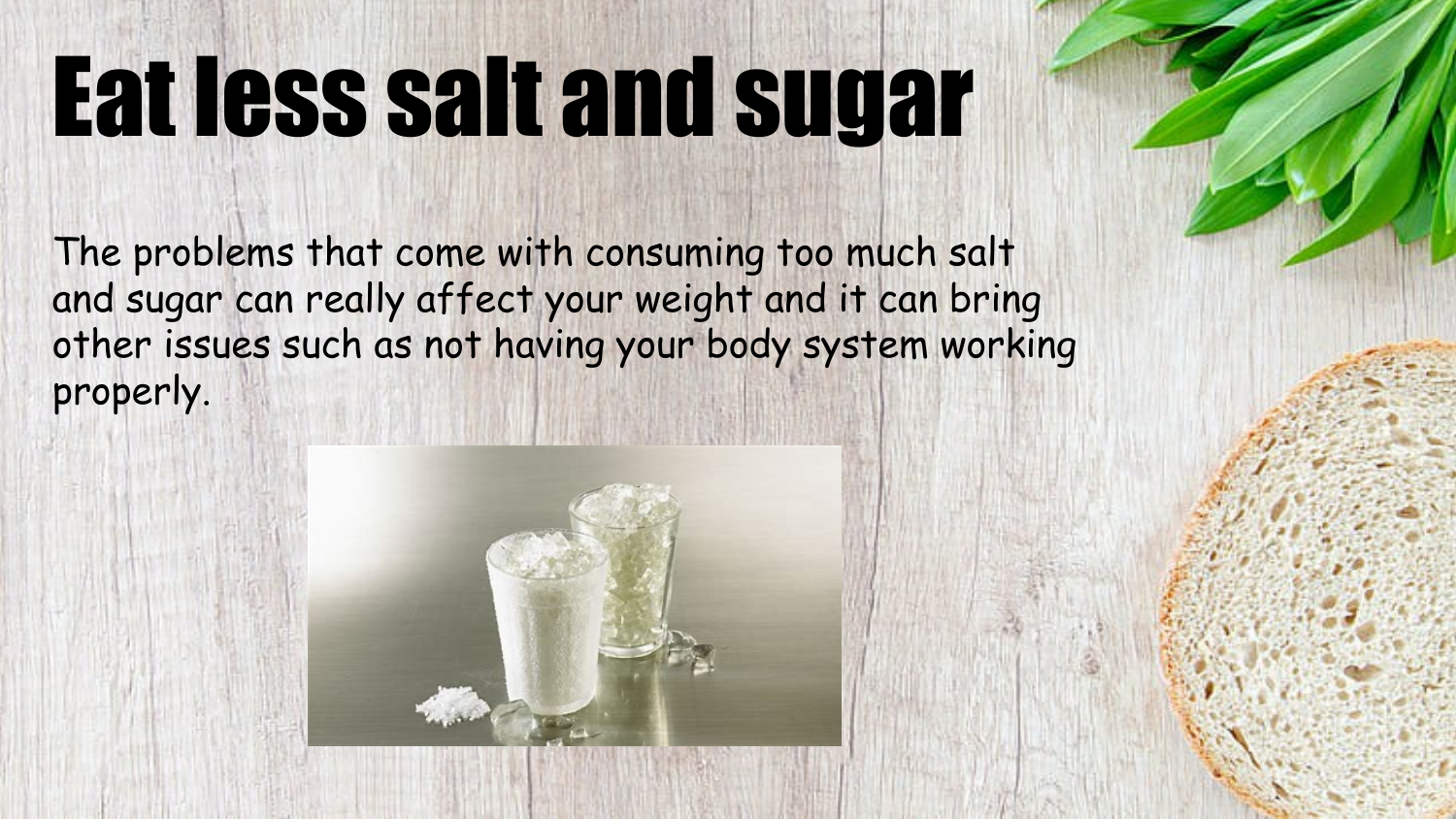## Get enough sleep

Sleep allows you to recharge the body and mind, so having a good night of sleep helps you remain healthy and stave off diseases. Without it your brain can stop working properly and it impairs your cognitive abilities.

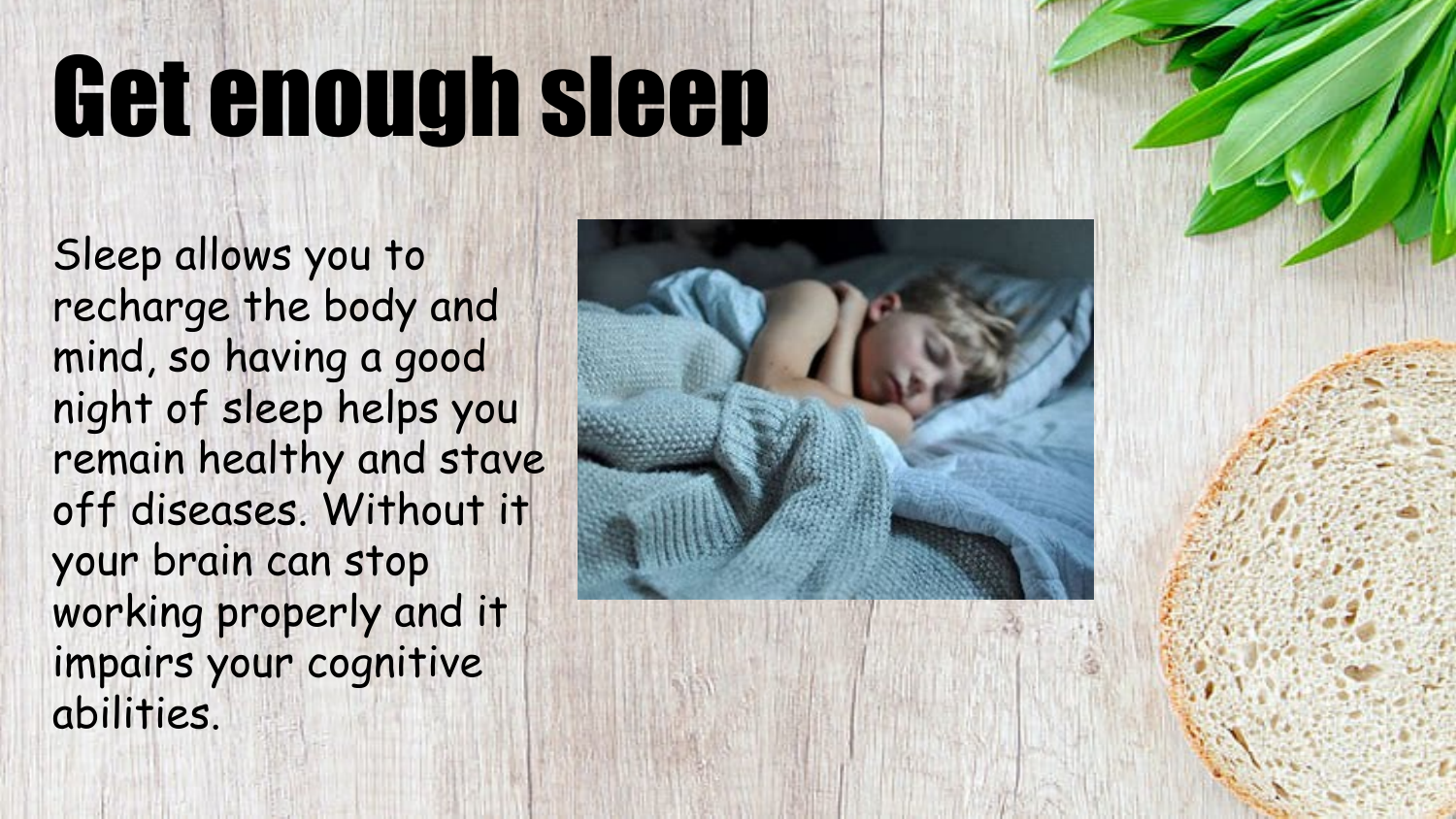# Take care of your mental health

Counting calories as a behaviour can create and develop mental disorders, like anxiety and stress. So you don't have to count calories to be healthy, you just need to take care of yourself like a baby.

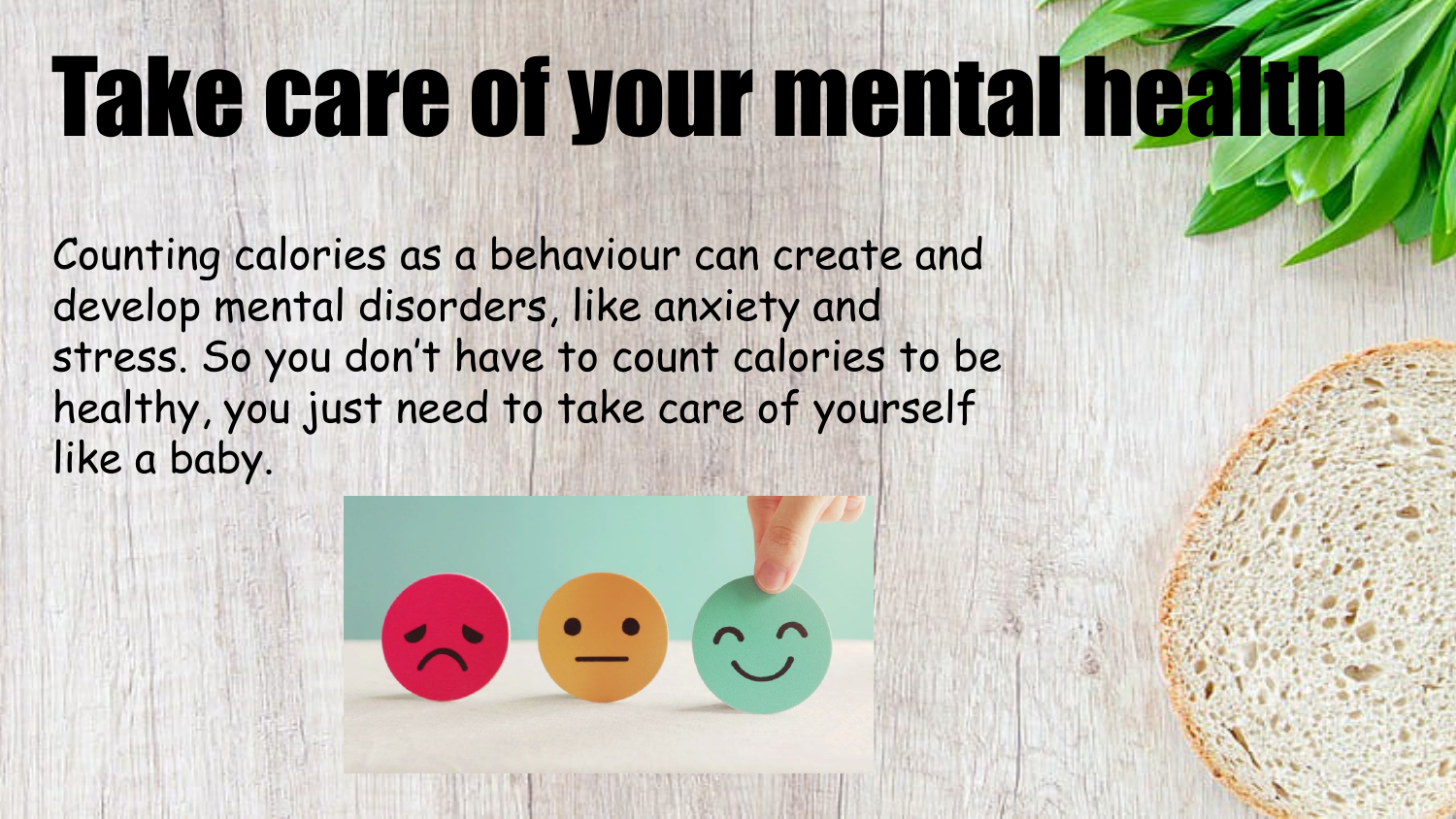In conclusion, we need a healthy lifestyle to build up a healthy immune system and to avoid disease. If we are healthy, active, happy and have positive relationship with food, we would naturally be in a good physical and mental shape.